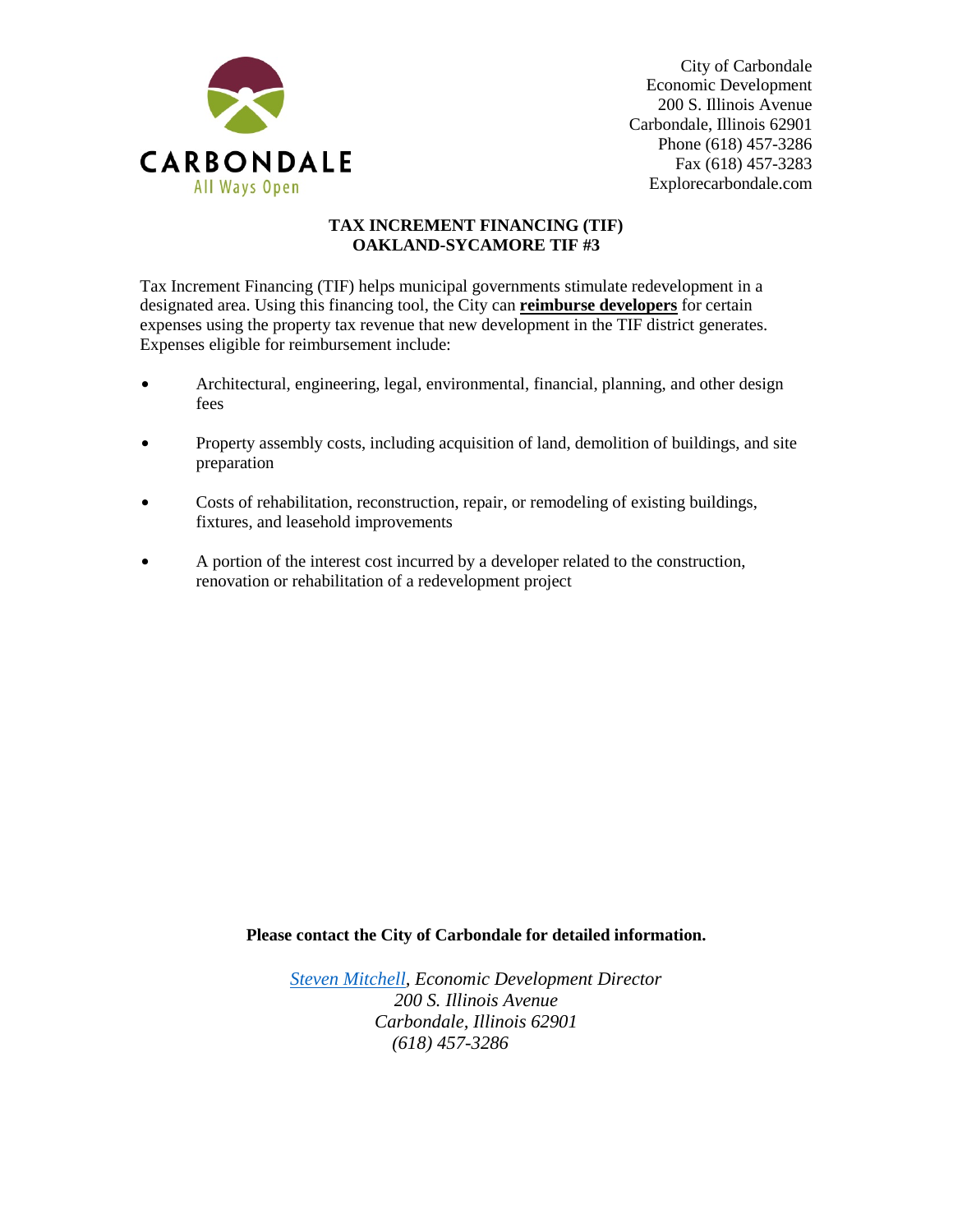## **How does the City of Carbondale Tax Increment Finance (TIF) program work?**

When a tax increment financing (TIF) district is established, the *equalized assessed value* (EAV) on each property within the TIF district is set at a "base" value.

For 23 years after the TIF district is established, property tax revenue generated by higher property values within the district is paid to the city's special TIF fund, instead of the other taxing bodies. Those taxing bodies (the county, park district, school

districts, etc.) continue to get the tax revenue from the "base EAV" in the district, but not the revenue created by property values above the base.

The municipality can use the money in the special TIF fund to pay for certain costs of redevelopment within the designated district. Money in the TIF fund can be used to make public improvements like streets, sidewalks, street lighting, or water and sewer lines, or to provide incentives to private developers. As an incentive, the City can reimburse developers for expenses like buying property, demolishing buildings, remodeling buildings and other specific redevelopment activities.

The City of Carbondale currently offers incentives for redevelopment in the TIF district by reimbursing developers for expenses through an annual rebate on property tax. The rebates are reimbursement for eligible project costs, and they are tied directly to the property tax *increment* created on the site of their new development. The City and the Developer negotiate the reimbursement rate based on the new improvements they create. This contract continues until the point at which the developer has been paid the agreed upon reimbursement.

Example for a hypothetical property in the TIF district:

2011 (base year) EAV: \$45,000 Tax Paid: \$3,825

2014 (following a major redevelopment project) EAV: \$ 300,000 Tax Paid: \$25,500

After the project is complete in 2014, a *property tax increment* of \$21,675, the difference between \$25,500 and \$3,825, goes into the City's special TIF fund.

In this case the developer has a Redevelopment Agreement with the City Council stating that the City will pay the developer 75 percent of the property tax increment each year, up to the point that the City has paid \$275,000, which was the developer's cost to buy the land. Assuming that the property's new assessed value and the overall property tax rate stay the same, it will take 17 years for the City to complete payment of the reimbursement. The City would use its 25 percent share of the increment to pay for other improvements in the TIF district.

Reimbursement is approved by the City Council through a redevelopment agreement. The following map shows the boundary of the 16 acre Oakland-Sycamore TIF #3.

**Equalized Assessed Value (EAV)** is the property value established for property tax purposes. The township tax assessor sets the assessed value at one-third the fair market value.

**Increment** means the difference between the value created by new property improvements and the "base" set when the TIF district was established.